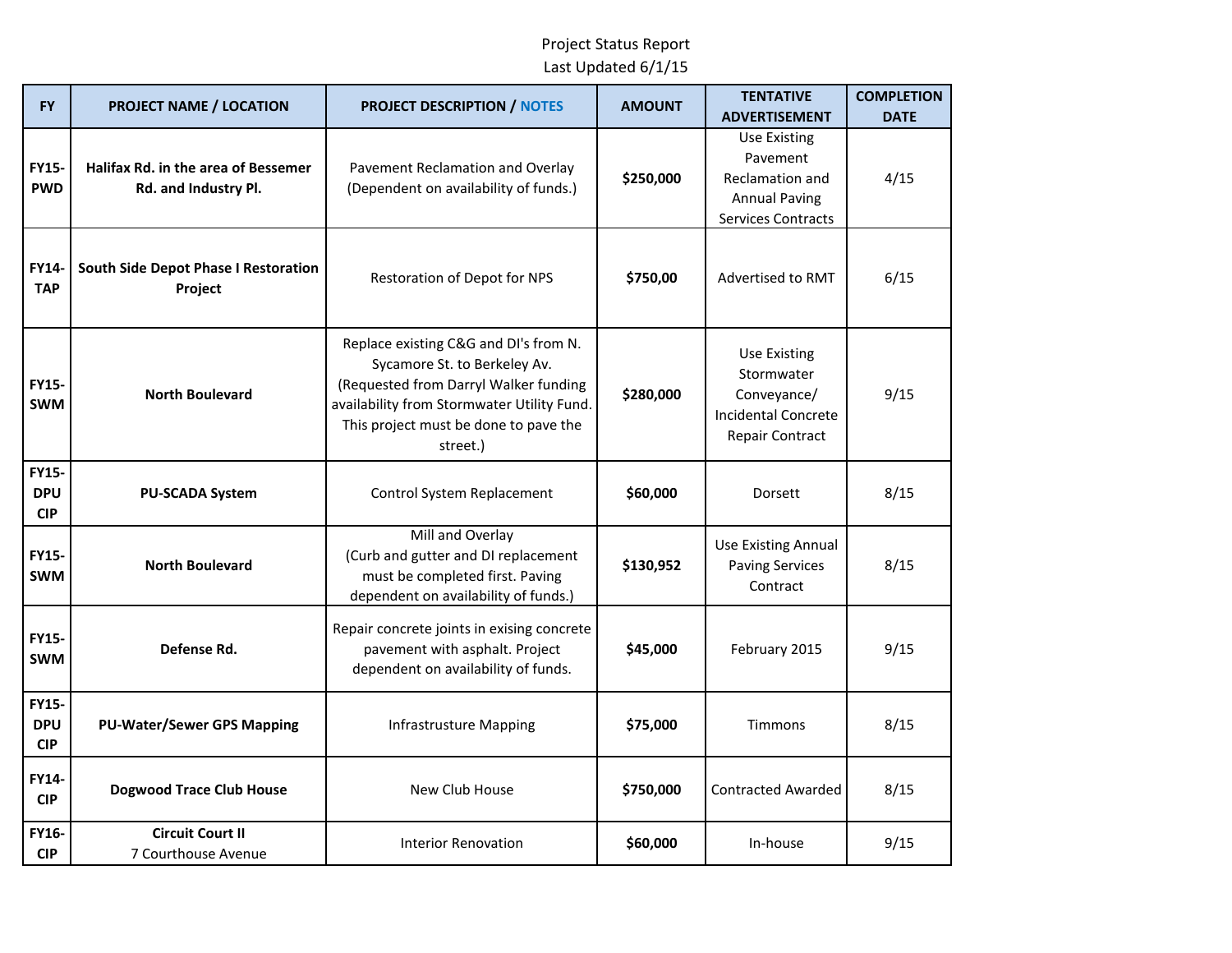| <b>FY15-</b><br><b>PWD</b>               | <b>Boydton Plank Rd. -</b><br>I-85 to City Limits                    | Overlay existing pavement                                                                                              | \$140,000 | Use existing Annual<br><b>Paving Services</b><br>Contract | 6/15  |
|------------------------------------------|----------------------------------------------------------------------|------------------------------------------------------------------------------------------------------------------------|-----------|-----------------------------------------------------------|-------|
| <b>FY14</b><br><b>CIP</b>                | <b>Bathroom Addition</b><br>Fire Station 4<br>1907 Sycamore Street   | Add unisex restroom with shower, toilets,<br>sinks, and locker space.                                                  | \$32,461  | IFB - 3/2015                                              | 11/15 |
| <b>FY14</b><br><b>CIP</b>                | <b>Bathroom Addition</b><br>Fire Station 2<br>50 South Market Street | Add unisex restroom with shower, toilets,<br>sinks, and locker space.                                                  | \$20,461  | IFB - 3/2015                                              | 11/15 |
| <b>FY15-</b><br><b>DPU</b><br><b>CIP</b> | <b>PU-Two Check Valves Locke's PS</b>                                | Altitude Check Valve Replacement                                                                                       | \$190,000 | Scope of Service<br>shared with Timmons                   | 6/15  |
| <b>FY15-</b><br><b>DPW</b>               | Young Av.                                                            | Overlay existing pavement                                                                                              | \$105,000 | Use existing Annual<br><b>Paving Services</b><br>Contract | 6/15  |
| FY15-<br><b>SWM</b><br><b>CIP</b>        | <b>Walnut Boulevard Drainage</b><br><b>Improvements</b>              | Rehabilitation of failing storm<br>infrastructure (approximately 1,550 LF of<br>existing 36"x54" CMP culvert)          | \$220,000 | 8/15                                                      | 1/16  |
| <b>FY15-</b><br><b>SWM</b><br><b>CIP</b> | <b>North Park Drive Drainage</b><br>Improvements                     | Replacement of approximately 100 LF of<br>existing triple barrel 43"x67" CMP<br>culverts crossing North Park Boulevard | \$500,000 | 4/15                                                      | 9/15  |
| <b>FY15-</b><br><b>SWM</b><br><b>CIP</b> | <b>Forest Lane Drainage Improvements</b>                             | Slope stabilization and restoration of<br>failing storm infrastructure (130 LF of<br>open channel on steep slope)      | \$250,000 | 6/15                                                      | 8/15  |
| <b>FY15-</b><br><b>SWM</b><br><b>CIP</b> | <b>Lieutenant Run Stream Restoration</b><br>(Phase I)                | Stream restoration of approximately 800<br>LF of Lieutenant Run                                                        | \$208,000 | 8/15                                                      | 1/16  |
| <b>FY15-</b><br><b>SWM</b><br><b>CIP</b> | <b>Brickhouse Run Stream Restoration</b>                             | Stream restoration of approximately 250<br>LF of Brickhouse Run                                                        | \$65,000  | 6/15                                                      | 9/15  |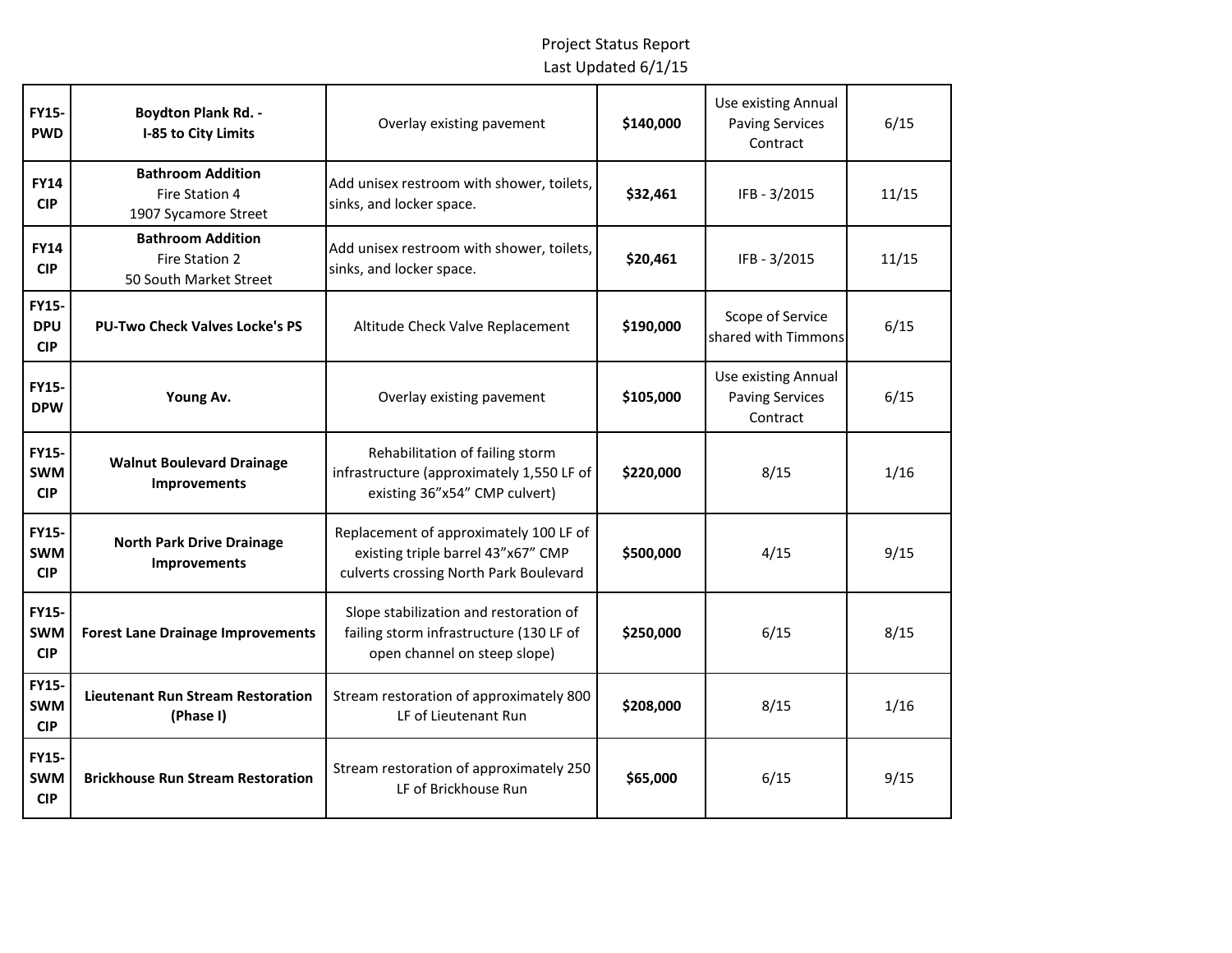| <b>FY15-</b><br><b>SWM</b><br><b>CIP</b> | <b>Canal Street Bioretention Basin</b>                                                   | Retrofit of an existing traffic triangle to<br>provide water quality treatment                 | \$50,000  | 4/15                                                                                              | 8/15       |
|------------------------------------------|------------------------------------------------------------------------------------------|------------------------------------------------------------------------------------------------|-----------|---------------------------------------------------------------------------------------------------|------------|
| <b>FY15-</b><br><b>CIP</b>               | <b>Farmer's Market</b><br>9 E. Old Street                                                | <b>Exterior Alterations</b>                                                                    | \$100,000 | Phase construction                                                                                | 6/15       |
| <b>FY15-</b><br><b>CIP</b>               | <b>PU-Two 20" Check ValvesMain PS</b>                                                    | <b>Valves Replaced</b>                                                                         | \$179,000 | Patterson<br>Construction                                                                         | 10/15      |
| FY14-<br><b>CIP</b>                      | <b>Outing Pavilion Construction</b><br>Dogwood Trace Golf Course<br>3108 Homestead Drive | Build a permanent structure allowing a<br>venue for weddings, receptions, and<br>group events. | \$50,000  | $IFB - 5/15$                                                                                      | 10/15      |
| <b>FY15-</b><br><b>CIP</b>               | 3321<br><b>Fire Station #5</b><br><b>Johnson Road</b>                                    | Driveway and Parking Improvements                                                              | \$122,600 | <b>Dickerson Constr</b>                                                                           | 10/15      |
| FY16-<br><b>DPW</b>                      | W. Tabb St. -<br>N. Sycamore St. to N. Market St.                                        | Replace sidewalks and adjust granite curb<br>where required both sides of street.              | \$170,000 | 7/15                                                                                              | 10/15      |
| FY16-<br><b>DPW</b>                      | S. Crater Rd. -<br>Graham Rd. to E. Washington St.                                       | Overlay existing pavement                                                                      | \$490,000 | <b>Use existing Annual</b><br><b>Paving Services</b><br>Contract                                  | <b>TBD</b> |
| <b>FY15-</b><br><b>DPU</b>               | <b>PU-Replacement Infrastructure</b>                                                     | I&I Pipe Line Replacements                                                                     | \$300,000 | Timmons provide a<br>proposal                                                                     |            |
| FY16-<br><b>DPW</b><br><b>RS</b>         | E. Washington St. -<br>E. Bank St. to East City Limits                                   | Proposed VDOT Revenue Sharing                                                                  | \$600,000 | On-call                                                                                           | 8/16       |
|                                          | <b>District Court</b><br>7 Courthouse Avenue                                             | <b>Interior Renovation</b>                                                                     | \$270,000 | $IFB-5/15$                                                                                        | 12/15      |
| FY16-<br><b>DPW</b>                      | E. Tabb St. -<br>N. Sycamore St. to N. Adams St.                                         | Replace sidewalks and adjust granite curb<br>where required both sides of street.              | \$105,000 | <b>Use Existing</b><br>Stormwater<br>Conveyance/<br><b>Incidental Concrete</b><br>Repair Contract | 1/16       |
| FY15-<br><b>CIP</b>                      | <b>Golf Course/Maintenance Facility</b>                                                  | <b>New Facilities</b>                                                                          | \$148,000 | 7/15                                                                                              | 2/16       |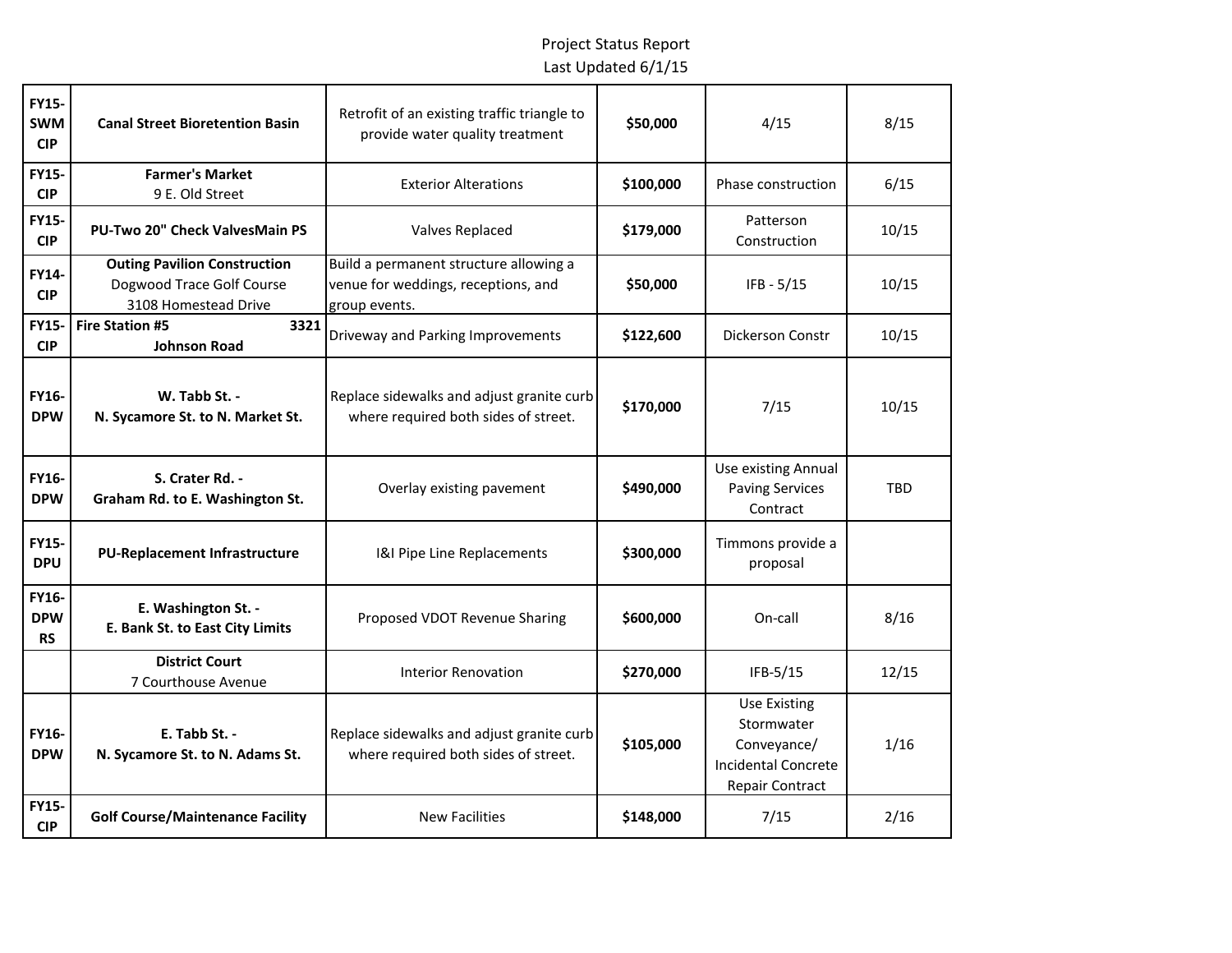| FY16-<br><b>DPW</b>                     | W. Washington St. -<br>N. Sycamore St. to N. Adams St.           | Replace sidewalks and adjust granite curb<br>where required both sides of street.   | \$107,000   | <b>Use Existing</b><br>Stormwater<br>Conveyance/<br><b>Incidental Concrete</b><br><b>Repair Contract</b> | 4/16  |
|-----------------------------------------|------------------------------------------------------------------|-------------------------------------------------------------------------------------|-------------|----------------------------------------------------------------------------------------------------------|-------|
| <b>FY15-</b><br><b>CIP</b>              | <b>Hustings Court</b><br>Courthouse Avenue                       | Clock Tower Renovations/Design                                                      | \$200,000   | 40% Design                                                                                               | 5/16  |
| <b>FY15-</b><br><b>DPU</b>              | <b>PU-Poor Creek 24" Line</b>                                    | Sewer Line PPEA                                                                     | \$1,910,000 | PPEA                                                                                                     | 6/16  |
| <b>FY16-</b><br><b>DPW</b>              | <b>Halifax St -</b><br>Lee Av. to Van Buren St.                  | Replace sidewalks and adjust granite curb<br>where required on west side of street. | \$75,000    | <b>Use Existing</b><br>Stormwater<br>Conveyance/<br><b>Incidental Concrete</b><br>Repair Contract        | 6/16  |
| FY16-<br><b>SWM</b><br><b>CIP</b>       | <b>Lieutenant Run Stream Restoration</b><br>(Phase II)           | Continuation of FY15 Project along the<br>next 1200LF reach of the stream.          | \$750,000   | 10/15                                                                                                    | 6/16  |
|                                         | <b>Public Works/Operational Facility</b>                         | On-Site Upgrade of Facilities (Co-Located)                                          | \$1,900,000 | 10/15                                                                                                    | 6/16  |
| <b>FY15-</b><br><b>DPW</b><br><b>RS</b> | County Dr.                                                       | <b>VDOT Revenue Sharing</b><br>To be done FY 15, 16, 17                             | \$400,000   | <b>March 2015</b>                                                                                        | 9/16  |
| <b>FY15-</b><br><b>DPW</b><br><b>RS</b> | County Dr.                                                       | <b>VDOT Revenue Sharing</b><br>To be done FY 15, 16, 17                             | \$1,550,000 | Summer 2016                                                                                              | 2016  |
| <b>FY14-</b><br><b>CIP</b>              | <b>Siege Museum</b><br>15 W. Bank Street                         | <b>Structural Repairs</b>                                                           | \$485,000   | IFB-6/15                                                                                                 | 10/17 |
| <b>FY14-</b><br><b>CIP</b>              | <b>Structural Repairs</b><br>Siege Museum<br>15 West Bank Street | Make structural repairs and replace roof.                                           | \$500,000   | IFB -6/15                                                                                                | 10/17 |
| <b>FY15-</b><br><b>CIP</b>              | 50<br><b>Fire Station #2</b><br><b>S. Market Street</b>          | <b>HVAC System</b>                                                                  | \$200,000   | Performance<br>Contract                                                                                  |       |